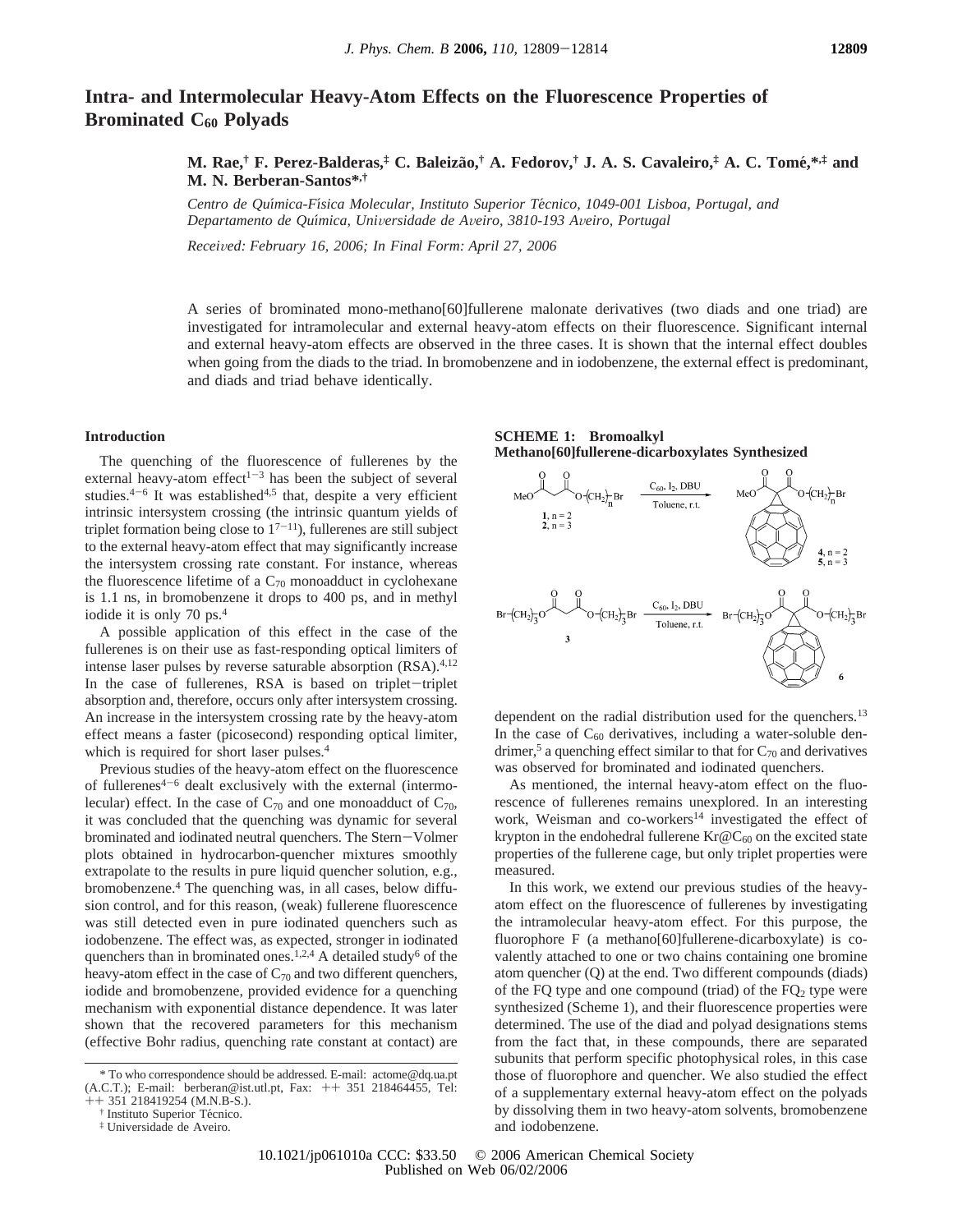#### **Experimental Methods**

**Materials.** High-purity  $C_{60}$  and  $C_{70}$  were purchased from Aldrich. Diethyl 1,2-methano[60]fullerene-61,61-dicarboxylate (DEM), used as a reference compound, was obtained from Fluka. All solvents used in the fluorescence studies were of spectroscopic grade.

**Synthesis of the Bromoalkyl Methano[60]fullerene-dicarboxylates 4–6.** The brominated  $C_{60}$  fullerene diads 4 and 5 and triad  $6$  were prepared by cyclopropanation of  $C_{60}$  with the corresponding malonate esters **<sup>1</sup>**-**<sup>3</sup>** (Scheme 1). The cyclopropanation reactions were carried out in toluene, in the presence of iodine and DBU (1,8-diazabicyclo[5.4.0]undec-7-ene), at room temperature, following a modification of the Bingel<sup>15</sup> and Hirsch<sup>16</sup> procedures. The compounds were characterized by <sup>1</sup>H and 13C NMR and mass spectrometry. The precursor malonate derivatives were prepared by reaction of the corresponding brominated alcohols with methyl 3-chloro-3-oxopropanoate (for derivatives **1** and **2**) or malonyl dichloride (for derivative **3**).

**Synthesis of the Mixed Malonate Esters 1 and 2.** A solution of methyl 3-chloro-3-oxopropanoate (200 *µ*L, 2.0 mmol) in dichloromethane (10 mL) was added slowly to a dichloromethane (20 mL) solution of the required brominated alcohol (2.2 mmol) and NEt<sub>3</sub> (0.7 mL, 5 mmol) at 0  $^{\circ}$ C. After stirring at room temperature for 5 h, the reaction mixture was washed with a solution of 5% HCl ( $2 \times 50$  mL), then with a saturated solution of NaHCO<sub>3</sub> ( $2 \times 50$  mL), and at the end with water (50 mL). The organic phase was dried  $(Na_2SO_4)$ , and the solvent was evaporated under reduced pressure. Compound **1**, 2-bromoethyl methyl malonate: 67% yield, 1H NMR *δ*: 4.35 (t, *J* 6.1, 2H, OCH2), 3.65 (s, 3H, CH3O), 3.44 (t, *J* 6.1, 2H, CH2- Br), 3.35 (s, 2H, COCH2CO); MS (EI) *m*/*z* 224, 226 (M+•, 40%), 193, 195 [(M - CH3O)+, 100%)]. Compound **<sup>2</sup>**, 3-bromopropyl methyl malonate: 51% yield; 1H NMR *δ*: 4.31 (t, *J* 6.0, 2H, OCH2), 3.76 (s, 3H, CH3O), 3.48 (t, *J* 6.5, 2H, CH2Br), 3.41 (s, 2H, COCH<sub>2</sub>CO), 2.20 (qui, *J* 6.2, 2H, CH<sub>2</sub>CH<sub>2</sub>CH<sub>2</sub>); <sup>13</sup>C NMR δ: 166.7, 166.1 (CO), 62.9 (CH<sub>2</sub>O), 52.4 (CH<sub>3</sub>O), 41.0 (COCH<sub>2</sub>CO), 31.2 (CH<sub>2</sub>CH<sub>2</sub>CH<sub>2</sub>), 29.0 (CH<sub>2</sub>Br); MS (LSIMS)  $m/z$  239, 241 (M + H)<sup>+</sup>.

**Synthesis of the Symmetrical Malonate Ester 3, Bis(3 bromopropyl) Malonate.** A solution of malonyl dichloride (200  $\mu$ L, 2.0 mmol) in CH<sub>2</sub>Cl<sub>2</sub> (10 mL) was added slowly to a CH<sub>2</sub>-Cl2 (20 mL) solution of 3-bromopropan-1-ol (4.4 mmol) and NEt<sub>3</sub> (1.1 mL, 8 mmol) at 0 °C. After stirring at room temperature for 5 h, the reaction mixture was washed with a solution of 5% HCl  $(2 \times 50 \text{ mL})$ , then with a saturated solution of NaHCO<sub>3</sub> ( $2 \times 50$  mL), and at the end with water ( $50$  mL). The organic phase was dried  $(Na<sub>2</sub>SO<sub>4</sub>)$ , and the solvent was evaporated under reduced pressure. Compound **3**: 56% yield; <sup>1</sup>H NMR δ: 4.30 (t, *J* 6.0, 4H OCH<sub>2</sub>), 3.48 (t, *J* 6.5, 4H, CH<sub>2</sub>-Br), 3.42 (s, 2H, CO-CH2-CO), 2.21 (qui, *<sup>J</sup>* 6.3, 4H, CH2C*H*2- CH<sub>2</sub>); <sup>13</sup>C NMR δ: 165.9 (CO), 62.8 (OCH<sub>2</sub>), 41.0 (COCH<sub>2</sub>-CO), 31.0 (CH<sub>2</sub>CH<sub>2</sub>CH<sub>2</sub>), 29.0 (CH<sub>2</sub>Br); MS (LSIMS)  $m/z$  345, 347, 349 (1:2:1)  $(M + H)^{+}$ .

**Synthesis of the Methano[60]fullerene-dicarboxylate Derivatives 4**-**6.** To a solution of fullerene (80 mg, 0.11 mmol), malonate ester (0.13 mmol, 1.2 equiv), and iodine (0.13 mmol, 1.2 equiv) in toluene (50 mL) was added DBU (0.26 mmol, 2.4 equiv). After stirring for 6 h at room temperature, the solvent was removed under reduced pressure. The solid was redissolved in chloroform (25 mL) and filtered. Purification by flash chromatography, using cyclohexane/toluene (1:2) as eluent, afforded the desired product. Compound **4**, 2-bromoethyl methyl 1,2-methano[60]fullerene-61,61-dicarboxylate: 43% yield; *R<sub>f</sub>* = 0.22 (cyclohexane:toluene 1:1); <sup>1</sup>H NMR δ: 4.82 (t, *J* 

5.9, 2H, OCH2), 4.13 (s, 3H, CH3O), 3.72 (t, *J* 5.9, 2H, CH2- Br); 13C NMR *δ*: 163.8 and 163.4 (CO), 145.3, 145.2, 145.1, 145.0, 144.9, 144.8, 144.7, 143.9, 143.0, 142.2, 141.9, 141.0, 66.3, 54.2, 27.9 (CH2Br); MS (LSIMS) *m*/*z* 942, 994 (M+•). Compound **5**, 3-bromopropyl methyl 1,2-methano[60]fullerene-61,61-dicarboxylate: 28% yield (81% based on the consumed C<sub>60</sub>);  $R_f = 0.31$  (cyclohexane:toluene 1:1); <sup>1</sup>H NMR δ: 4.67 (t, *J* 5.9, 2H, OCH2), 4.11 (s, 3H, CH3O), 3.58 (t, *J* 6.4, 2H, CH2Br), 2.40 (m, 2H, CH2C*H*2CH2); MS (LSIMS) *m*/*z* 957, 959  $(M + H)^+$ . Compound **6**, bis(3-bromopropyl) 1,2-methano[60]fullerene-61,61-dicarboxylate: 48% yield (70% yield based on the consumed  $C_{60}$ );  $R_f = 0.44$  (cyclohexane:toluene 1:1); <sup>1</sup>H NMR δ: 4.67 (t, *J* 6.0, 4H, OCH<sub>2</sub>), 3.58 (t, *J* 6.4, 4H, CH<sub>2</sub>Br), 2.41 (qui, *J* 6.2, 4H, CH2C*H*2CH2); 13C NMR *δ*: 163.4 (CO), 145.3, 145.2, 145.0, 144.93, 144.89, 144.70, 144.68, 144.6, 143.9, 143.1, 143.04, 143.00, 142.2, 141.9, 141.0, 139.0, 129.0, 128.2, 71.3, 65.0, 51.8, 31.3, 29.0 (CH2Br); MS (LSIMS) *m*/*z* 1065, 1066, 1067 (M + H)<sup>+</sup>.

**Spectroscopic Measurements.** <sup>1</sup>H and <sup>13</sup>C NMR spectra were recorded on a Bruker AMX 300 spectrometer at 300.13 and 75.47 MHz, respectively. CDCl<sub>3</sub> was used as solvent and tetramethylsilane as internal reference; the chemical shifts are expressed in  $\delta$  (ppm), and the coupling constants (*J*) are in Hz. Mass spectra were recorded on a VG AutoSpec Q mass spectrometer using chloroform as the solvent and NBA as the matrix. Flash chromatography was carried out in silica gel (Fluka, 230-400 mesh). Electronic absorption spectra were recorded on a Shimadzu Model 3101 UV-vis-NIR spectrometer and emission spectra on a Spex Fluorolog F112A fluorimeter. The fluorescence quantum yields were determined from instrument-corrected spectra using  $C_{70}$  and  $C_{60}$  in toluene as standards ( $\Phi_F = 5.7 \times 10^{-4}$  and  $\Phi_F = 3.2 \times 10^{-4}$ , respectively<sup>8</sup>). For fluorescence spectra, the instrumental bandwidths used were 18 nm in excitation and 16 nm in emission. All solutions used had an absorbance of 0.1 or lower for the steadystate measurements. Time-resolved picosecond fluorescence measurements were performed using the single-photon counting timing method with laser excitation. The setup consisted of a mode-locked Coherent Innova 400-10 argon ion laser that synchronously pumped a cavity dumped 710-2 dye (Rhodamine 6G) laser, delivering  $3-4$  ps pulses (with ca. 40 nJ/pulse) at a frequency of 3.4 MHz. In addition, a Ti:sapphire laser, constructed in our laboratory, was used. The experimental layout consists of a diode-pumped solid-state  $Nd:YVO<sub>4</sub>$  laser (Spectra Physics Milennia Xs) that pumps the self-mode-locked cavity dumped Ti:Sapphire laser. Typical duration of 60 nJ pulses, dumped at a repetition rate up to 2 MHz, is measured to be ca. 80 fs. The wavelength of the Ti:Sapphire laser can be changed from 750 to 860 nm. The output of the cavity dumped laser is frequency doubled with a 1.5 mm LBO crystal with efficiency ca. 40% and tripled with a 0.8 mm BBO crystal with ca. 15% efficiency. Intensity decay measurements were made by an alternate collection of impulse and decay, with the emission polarizer set at the magic angle position. Impulse was recorded slightly away from the excitation wavelength with a scattering suspension. For the decays, a cutoff filter was used, effectively removing all excitation light. The emission signal was passed through a depolarizer, a Jobin-Yvon HR320 monochromator with a grating of 100 lines/nm and was recorded on a Hamamatsu 2809U-01 microchannel plate photomultiplier as a detector. Time scales of 3.5-10 ps/channel were used for the monoderivatives in THF, of 3.0 ps/channel for the monoderivatives in bromobenzene, and of 1.3 ps/channel for the monoderivatives in iodobenzene. The instrument response function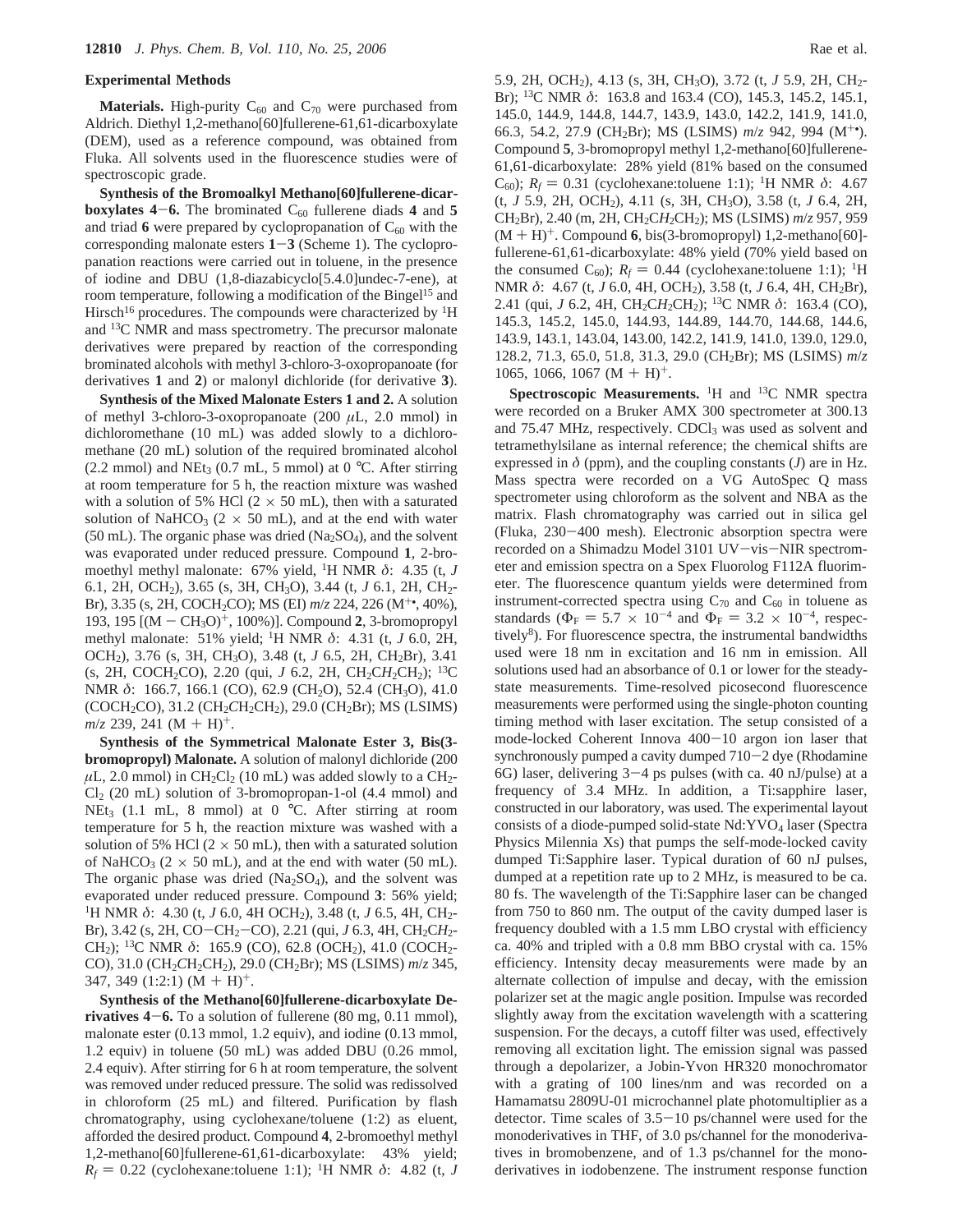

**Figure 1.** Comparison between the absorption spectrum of the methano[60]fullerene-dicarboxylates (red lines, in THF) and the absorption spectrum of  $C_{60}$  (green lines, in toluene). (Inset) Weak transitions in the visible region.

**TABLE 1: Absorption Spectral Features**

| compound          | solvent    | abs max (nm)  |
|-------------------|------------|---------------|
| $\mathrm{C}_{60}$ | toluene    | 406, 535      |
| <b>DEM</b>        | THF        | 426, 489, 690 |
|                   | THF        | 426, 472, 689 |
|                   | <b>THF</b> | 426, 487, 693 |
|                   | <b>THF</b> | 426, 490, 691 |

had an effective fwhm of 35 picoseconds. Usually, no less than 5000 counts were accumulated at the maximum channel.

### **Results and Discussion**

**Absorption and Fluorescence Spectra.** Monofunctionalization brings a slight reduction to the cage *π*-electronic system and also a lowering of the cage symmetry, and as a result, the [60]fullerene derivatives exhibit photophysical properties not identical to those of  $C_{60}$ . Previous studies<sup>8,17</sup> have shown that for monofunctionalized  $C_{60}$  derivatives, a higher number of transitions in the absorption spectrum are observed, along with a slight increase in the fluorescence lifetime and a substantial increase in the fluorescence quantum yield. The photophysics of monofunctionalized derivatives of  $C_{60}$  remain nevertheless characterized by exceedingly slow radiative transitions and a very fast intersystem crossing; accordingly, [60]fullerene monoderivatives are still weakly fluorescent.

All methanofullerenes studied have similar absorption and fluorescence spectra. The absorption spectra of the methano- [60]fullerene-dicarboxylates in THF and of  $C_{60}$  in toluene are shown in Figure 1. The inset displays the weak transitions in the visible region. The common absorption spectrum of the methano[60]fullerene-dicarboxylates is clearly different from that of  $C_{60}$  in toluene in the visible region, with the following main distinctive features: (i) a significant red-shift of the  $C_{60}$ 406 nm sharp absorption band to 426 nm in all cases; (ii) a significant (50-60 nm) blue-shift of the  $C_{60}$  broad absorption band in the visible (maximum at 535 nm), see Table 1; (iii) the appearance of a new weak band at ca. 688 nm. This last feature is characteristic of monoaddition.<sup>8,17</sup> The spectra of the derivatives in toluene do not show significant shifts with respect to those in THF. Like other  $C_{60}$  monofunctionalized derivatives, the studied mono-methanoderivatives are stronger absorbers in the visible region than  $C_{60}$ , as a result of the cage symmetry reduction.

The fluorescence spectrum of the methano[60]fullerenedicarboxylates is shown in Figure 2. The different addends do not significantly affect it. The fluorescence peak maxima occur at approximately the same emission wavelength as for  $C_{60}$ . However, whereas in the  $C_{60}$  case the maximum corresponds



**Figure 2.** Electronic absorption spectrum (red) and fluorescence spectrum (green) of the methano[60]fullerene-dicarboxylates in THF, displaying the mirror image relationship.



Figure 3. Fluorescence quantum yields of  $C_{60}$  and of the  $C_{60}$ derivatives.

**TABLE 2: Fluorescence Quantum Yields**

|            | $\Phi_{\rm F} / 10^{-4}$ |              |             |  |
|------------|--------------------------|--------------|-------------|--|
| compound   | toluene or THF           | bromobenzene | iodobenzene |  |
| $C_{60}$   | 3.2                      | 1.4          | 0.12        |  |
| <b>DEM</b> | 9.2                      | 3.0          | 0.34        |  |
|            | 5.3                      | 1.7          | 0.5         |  |
|            | 3.7                      | 1.5          | 0.6         |  |
|            | 2.8                      | 2.0          | 0.5         |  |

to a higher vibronic transition, in the derivatives it corresponds to the 0-0 band, and a Franck-Condon progression typical of a small geometry change between the ground and excited states is clearly observed. A good mirror image of the fluorescence and absorption of the  $C_{60}$  derivatives is observed (see Figure 2), with a small Stokes shift of  $11-14$  nm.

**Fluorescence Quantum Yields.** The fluorescence quantum yields  $(\Phi_F)$  of the methano[60]fullerene derivatives were measured in THF and also in bromobenzene and iodobenzene. The value for  $C_{60}$  refers to toluene, as it is insoluble in THF. The diethyl methano[60]fullerene-dicarboxylate has identical quantum yields in THF and in toluene, which coincide (within experimental error) with the measured value in chloroform,<sup>17</sup>  $1.0 \times 10^{-3}$ . The values are graphically summarized in Figure 3 and are also given in Table 2. Several conclusions can be drawn from Figure 3: (i) The substantial increase in the quantum yield upon addition, i.e., when going from  $C_{60}$  to the diethyl dicarboxylate; (ii) It is clear that this increase is no longer observed for the bromoalkyl derivatives, whose quantum yields in THF are similar to that of  $C_{60}$ . This is a direct evidence of an internal heavy-atom quenching effect; (iii) In THF, significant differences are observed between the **4**/**5** pair and **6**, i.e., between monobrominated diads and the dibrominated triad, with the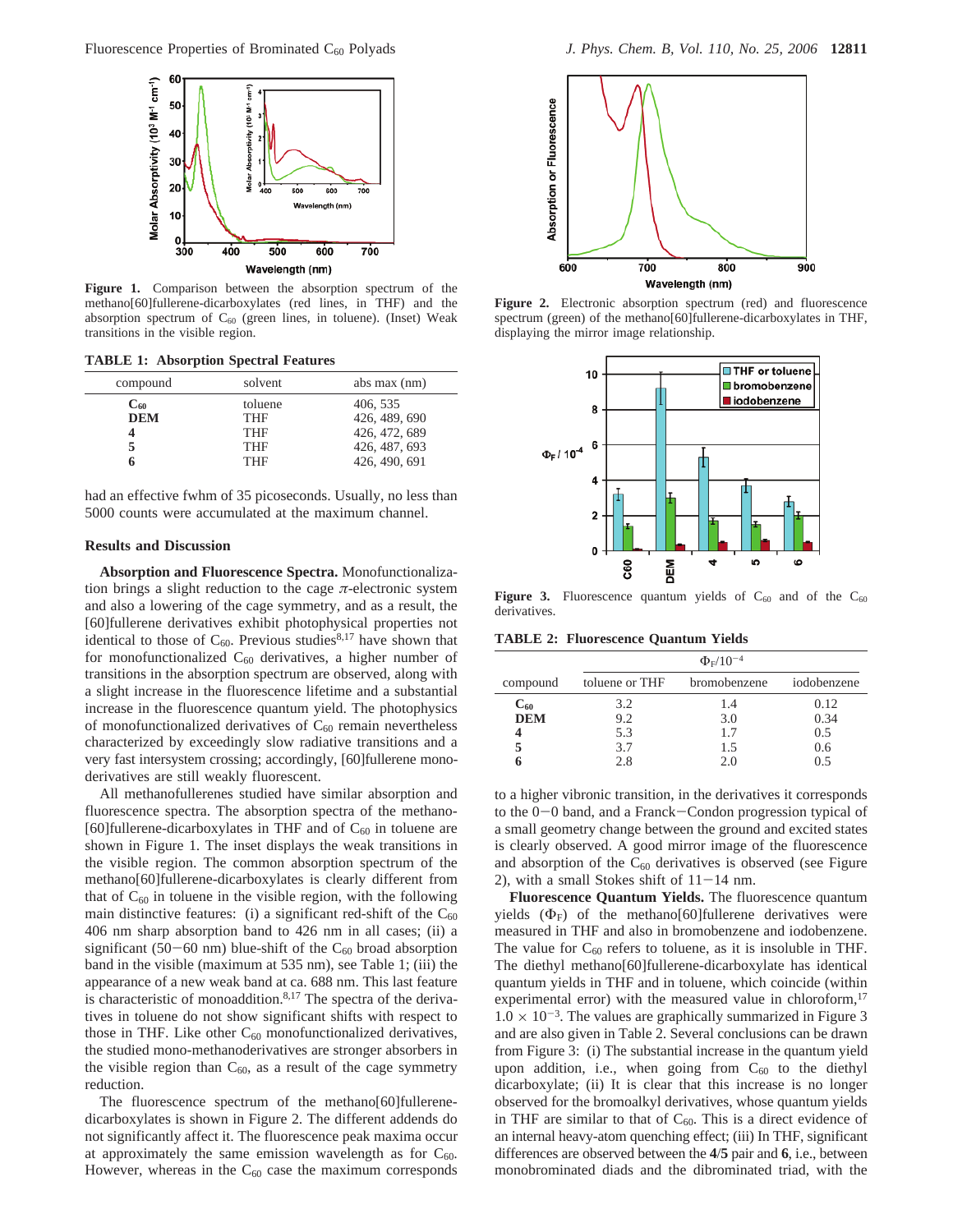dibrominated one experiencing the stronger internal effect; (iv) In bromobenzene, all quantum yields decrease significantly and become comparable; (v) A further decrease occurs in iodobenzene; all quantum yields are again comparable, with the exception of that of  $C_{60}$ , which is distinctly lower. The external heavyatom effect thus follows the expected order and dominates over the internal one both in bromobenzene and in iodobenzene.

**Fluorescence Decay of the Polyads.** The fluorescence decay law of the fullerene moiety in a polyad, *I*(*t*), is given by the general equation $18$ 

$$
I(t) = \exp(-t/\tau_0) \exp(-\int_0^t k(u) \mathrm{d}u) \tag{1}
$$

where  $\tau_0$  is the intrinsic fluorescence lifetime, and the timedependent rate coefficient *k*(*t*) is

$$
k(t) = \int_0^\infty N(r,t)k(r)dr
$$
 (2)

and  $N(r,t)$  is the number of quenchers at a distance  $r$  at time  $t$ . Note that eq 1 implies an assumption of additivity of contributions from different quenchers. It is also implicitly assumed in eq 1 that the intrinsic fluorescence lifetime is the same, irrespective of the distance between fluorophore and quencher. This assumption is a reasonable one for fluorescence. In the case of heavy-atom quenching, the quenching rate constant falls exponentially with the distance,<sup>6</sup>

$$
k(r) = \frac{1}{\tau_0} \exp\left[\frac{2(R_0 - r)}{L}\right] \tag{3}
$$

where *L* is the effective Bohr radius, with typical values between 1 and 2 Å, and  $R_0$  is the critical radius,<sup>6</sup> with values typically smaller than 10 Å. For the pair  $C_{70}$ -bromobenzene, the estimated values for these parameters are  $L = 2.6 \text{ Å}$  and  $R_0 =$ 5.4 Å.

In a fluid medium, *N*(*r*,*t*) is obtained from an appropriate diffusion equation. However, the *rapid diffusion* limit suffices for our purposes. This limit is fulfilled in liquid solutions at room temperature for low quenching efficiencies. In such a case,  $N(r,t)$  is time-independent and constantly equal to the equilibrium value  $N(r) = N(r, 0)$ , and the decay is thus exponential.

In the intramolecular quenching case,

$$
N(r) = N_f f_i(r) \tag{4}
$$

where  $N_i = 1$  for the diads and  $N_i = 2$  for the triad, and  $f_i(r)$  is the distance distribution function for a covalently linked (intramolecular) fluorophore-quencher pair. It follows that

$$
k_i = N_i \int_0^\infty f_i(r)k(r)dr
$$
 (5)

and if  $f_i(r)$  is the same for the diad and for the triad, one expects a doubling of the quenching rate constant when going from the diad to the triad, in accordance with the starting assumption of additivity of contributions from different quenchers.

In the case of an additional quenching by the solvent, an intermolecular term must be added to the overall quenching rate constant,

$$
k = k_i + k_e \tag{6}
$$

where  $k_e$  is the rate constant for the quenching by the solvent. This rate constant can be written again in the form of eq 5, where

$$
N_e(r) = Nf_e(r) = N_A[Q]4\pi r^2 g(r)
$$
 (8)

and where  $f_e(r)$  is the distance distribution function for an intermolecular fluorophore-quencher pair, *g*(*r*) is the radial distribution function,13 and [*Q*] is the external quencher (solvent) concentration.

Using eq 8, the rate constant for external quenching becomes

$$
k_e = N_A[Q] \int_0^\infty 4\pi r^2 g(r) k(r) dr = k_q[Q] \tag{9}
$$

where  $k_q$  is the bimolecular rate constant for quenching. Assuming that the radial distribution function is a step function, i.e., that the quenchers are randomly and independently distributed around the excited molecule,

$$
g(r) = \begin{cases} 0 & \text{if } r < d \\ 1 & \text{if } r > d \end{cases}
$$
 (10)

where *d* is the distance of closest approach, one obtains from eqs 3 and 9 that the bimolecular quenching rate constant is  $6,19$ 

$$
k_q = \frac{\pi N_A L^3}{\tau_0} \left[ 1 + 2\frac{d}{L} + 2\left(\frac{d}{L}\right)^2 \right] \exp\left[\frac{2(R_0 - d)}{L}\right] \tag{11}
$$

For a general  $g(r)$ , the bimolecular quenching rate constant can only be obtained numerically.<sup>13</sup>

When  $k_e \gg k_i$ , intermolecular quenching is the dominant contribution and all polyads display similar photophysical behavior, irrespective of *Ni*.

For a given heavy-atom quenching moiety, and for the purposes of comparison with intermolecular quenching (e.g., polyad with a brominated moiety versus brominated solvent), eq 5 can be rewritten as

$$
k_i = k_q[Q]_{\text{eff}} \tag{12}
$$

where  $k_q$  is the rate constant for intermolecular quenching and [*Q*]eff is an effective quencher concentration defined by eq 12.

**Fluorescence Lifetimes.** For  $C_{60}$  and monofunctionalized derivatives, the lifetime is controlled by the nonradiative decay constant, which in turn is practically identical to the intersystem crossing rate constant. In this way, the measured lifetimes directly reflect the enhanced intersystem crossing by the heavyatom effect, when it exists. The fluorescence lifetimes of the studied methano[60]fullerene derivatives were measured in THF, bromobenzene, and iodobenzene. The value for  $C_{60}$  (1.1 ns) refers again to toluene, as  $C_{60}$  is insoluble in THF. The diethyl methano[60]fullerene-dicarboxylate has similar lifetimes in THF (1.4 ns) and in toluene (1.5 ns). The values are graphically summarized in Figure 4 and are also given in Table 3. The following conclusions can be drawn from Figure 4: (i) The increase in the lifetime upon addition of a group to the fullerene cage, i.e., when going from  $C_{60}$  to the diethyl dicarboxylate, is moderate; (ii) This increase is no longer observed for the brominated derivatives, whose lifetimes in THF are on the contrary lower than that of  $C_{60}$ , and also lower than the lifetime of the reference compound, DEM. This is again direct evidence of an internal heavy-atom quenching effect; (iii) Within experimental error, no significant difference is observed between diads **4** and **5**, which differ in the chain length by one methylene group; (iv) Significant differences are observed in THF between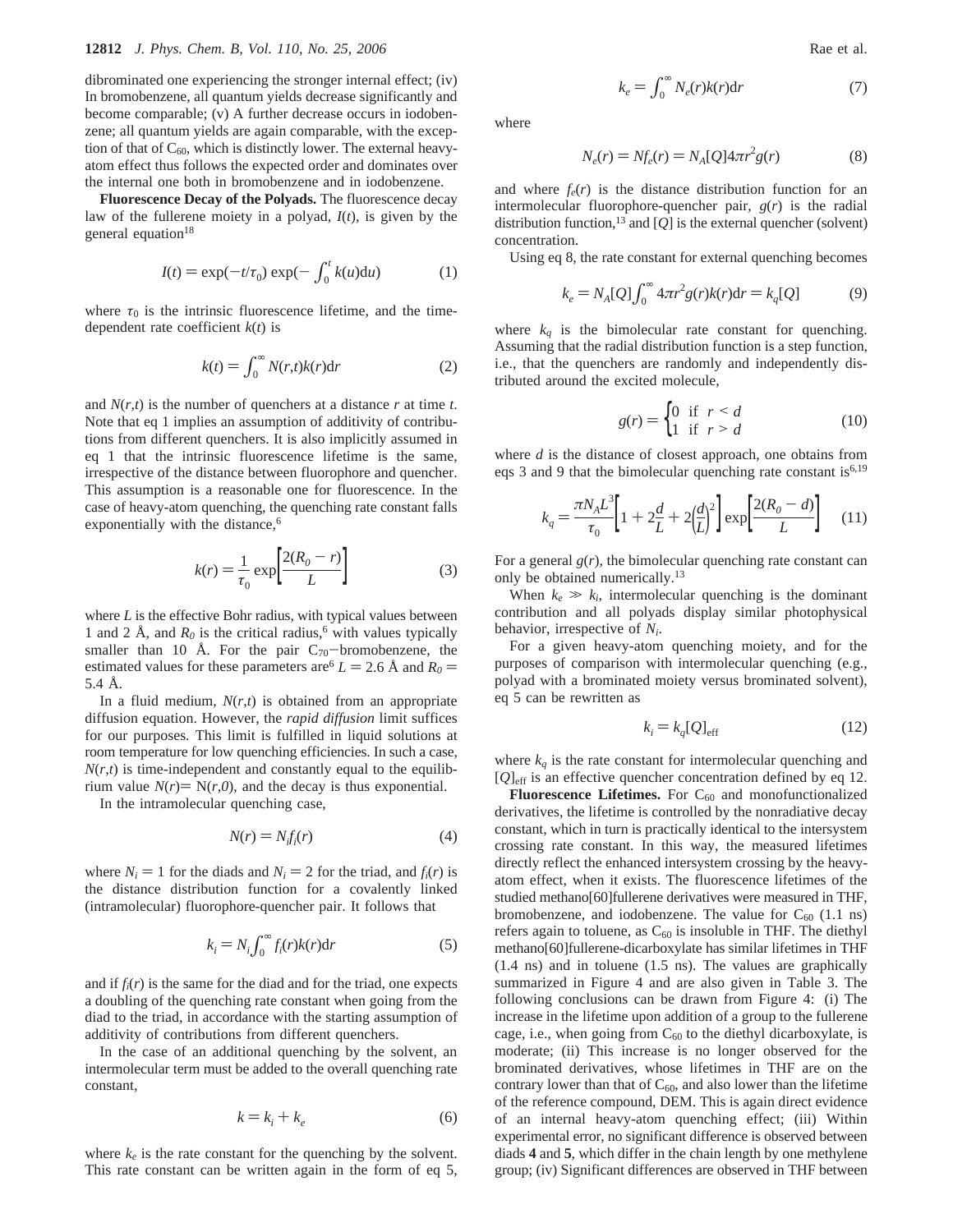

**Figure 4.** Fluorescence lifetimes of  $C_{60}$  and of the  $C_{60}$  derivatives.

**TABLE 3: Fluorescence Lifetimes**

|                   | $\tau$ (ns)    |              |             |
|-------------------|----------------|--------------|-------------|
| compound          | toluene or THF | bromobenzene | iodobenzene |
| $\mathrm{C}_{60}$ | 1.1            | 0.34         | 0.040       |
| <b>DEM</b>        | 1.4            | 0.50         | 0.066       |
| 4                 | 0.89           | 0.49         | 0.081       |
| 5                 | 0.90           | 0.42         | 0.083       |
|                   | 0.61           | 0.48         | 0.064       |

the diads (**4** and **5**) and the triad **6**, i.e., between the monobrominated derivatives and the dibrominated derivative, with the triad experiencing the stronger internal effect; (v) In bromobenzene all lifetimes decrease significantly, and become comparable, with values close to 500 ps, with the exception of that of  $C_{60}$ , 340 ps, which is distinctly lower; (vi) A further major decrease occurs in iodobenzene; all lifetimes are again comparable, with values between 64 and 83 ps, with the exception of that of  $C_{60}$ , 40 ps, which is distinctly lower. The external heavyatom effect thus follows the expected order and dominates over the internal one both in bromobenzene and in iodobenzene. These conclusions are in agreement with those reached from the quantum yield data.

**Internal vs External Heavy-Atom Effect.** To compare the relative efficiency of internal and external (bromobenzene) heavy-atom effects, an effective concentration of quenchers, [*Q*]eff, was computed for the intramolecular (internal) effect, see eq 12.

As mentioned in the Introduction, the intermolecular quenching processes in the case of  $C_{70}$  and derivatives,<sup>4</sup> and a  $C_{60}$ derivative,<sup>5</sup> were all found to be dynamic (straight Stern-Volmer plot with a common slope for intensities and lifetimes) and well below diffusion control for brominated quenchers. Taking the lifetime of DEM in THF (see Table 3) as the reference value, and using the previously measured<sup>5</sup> bimolecular rate constant for the quenching of DEM by bromobenzene,  $(1.9 \pm 0.4) \times 10^8 \text{ M}^{-1} \text{ s}^{-1}$ , and using the lifetimes of the C<sub>60</sub> derivatives measured in THF (Table 3), the following effective quencher concentrations are obtained from the Stern-Volmer equation, see also Figure 5: 2.2 M (**4**), 2.1 M (**5**), and 4.9 M (**6**). Note that the concentration of neat bromobenzene is 9.52 M. The effective concentrations computed appear to be acceptable, given all approximations made. For the diads **4** and **5**, the effective concentrations coincide within experimental error, as expected. The value corresponds to one bromine atom in a shell with a thickness of 1.6 Å around the fullerene cage (radius 5.3) Å), which is not unreasonable given the short range of the heavy-atom interaction<sup>6</sup> and the fact that the chain restricts the mobility of the bromine atom. When going from the diads **4**



**Figure 5.** Effective concentration of the brominated moiety for the diads and triad and for the reference solvent (BB: bromobenzene). Error bars reflect the uncertainty in the value of the quenching rate constant of DEM by bromobenzene.

and **5** to the dibrominated triad **6**, the effective concentration of quenchers approximately doubles, as expected.

#### **Conclusions**

The bromoalkyl methano[60]fullerene-dicarboxylates studied do exhibit an internal heavy-atom effect, with the effective quencher concentration doubling when going from the diads to the triad. A corresponding reduction of the fluorescence lifetimes is observed, which are lower than those of both the pristine  $C_{60}$ and the nonbrominated diethyl dicarboxylate derivative.

A significant external heavy-atom effect is observed in bromobenzene and in iodobenzene. In bromobenzene, all quantum yields and lifetimes decrease significantly and become comparable, as expected for molecules containing the same fluorophore (DEM, **4**, **5**, and **6**) and subject to the same quencher. A further strong decrease occurs in iodobenzene. All quantum yields and lifetimes are again comparable. Despite having a shorter intrinsic lifetime,  $C_{60}$  has distinctly lower lifetimes in both solvents when compared to the studied derivatives, showing that it is subject to a stronger quenching effect. The external heavy-atom effect follows the expected halogen order, with the iodinated quencher being more effective than the brominated one. The external effect is found to largely surpass the internal one both in bromobenzene and in iodobenzene. With respect to bromobenzene, this is compatible with the higher concentration of quenchers, compared to the effective concentration of the brominated moiety in the intramolecular case. In the case of iodobenzene, this is explained by both the higher concentration of quenchers and the higher quenching efficiency of iodine.

Acknowledgment. This work was supported by Fundação para a Ciência e a Tecnologia (FCT, Portugal) and POCI 2010 (FEDER) within projects POCI/QUI/58515/2004 and POCI/ QUI/58535/2004. C. Baleizão was supported by a postdoctoral fellowship from FCT (SFRH/BPD/14561/2003).

#### **References and Notes**

(1) Birks, J. B. *Photophysics of Aromatic Molecules*; Wiley: London, 1970.

(2) Turro, N. J. *Modern Molecular Photochemistry*; Benjamin: Menlo Park, 1978.

(3) Valeur, B. *Molecular Fluorescence*; Wiley-VCH: Weinheim, 2002. (4) Foley, S.; Berberan-Santos, M. N.; Fedorov, A.; Bensasson, R.; Leach, S.; Gigante, B. *Chem. Phys.* **2001**, *263*, 437.

(5) Texier, I.; Berberan-Santos, M. N.; Fedorov, A.; Brettreich, M.; Schonberger, H.; Hirsch, A.; Leach, S.; Bensasson, R. V. *J. Phys. Chem. A* **2001**, *105*, 10278.